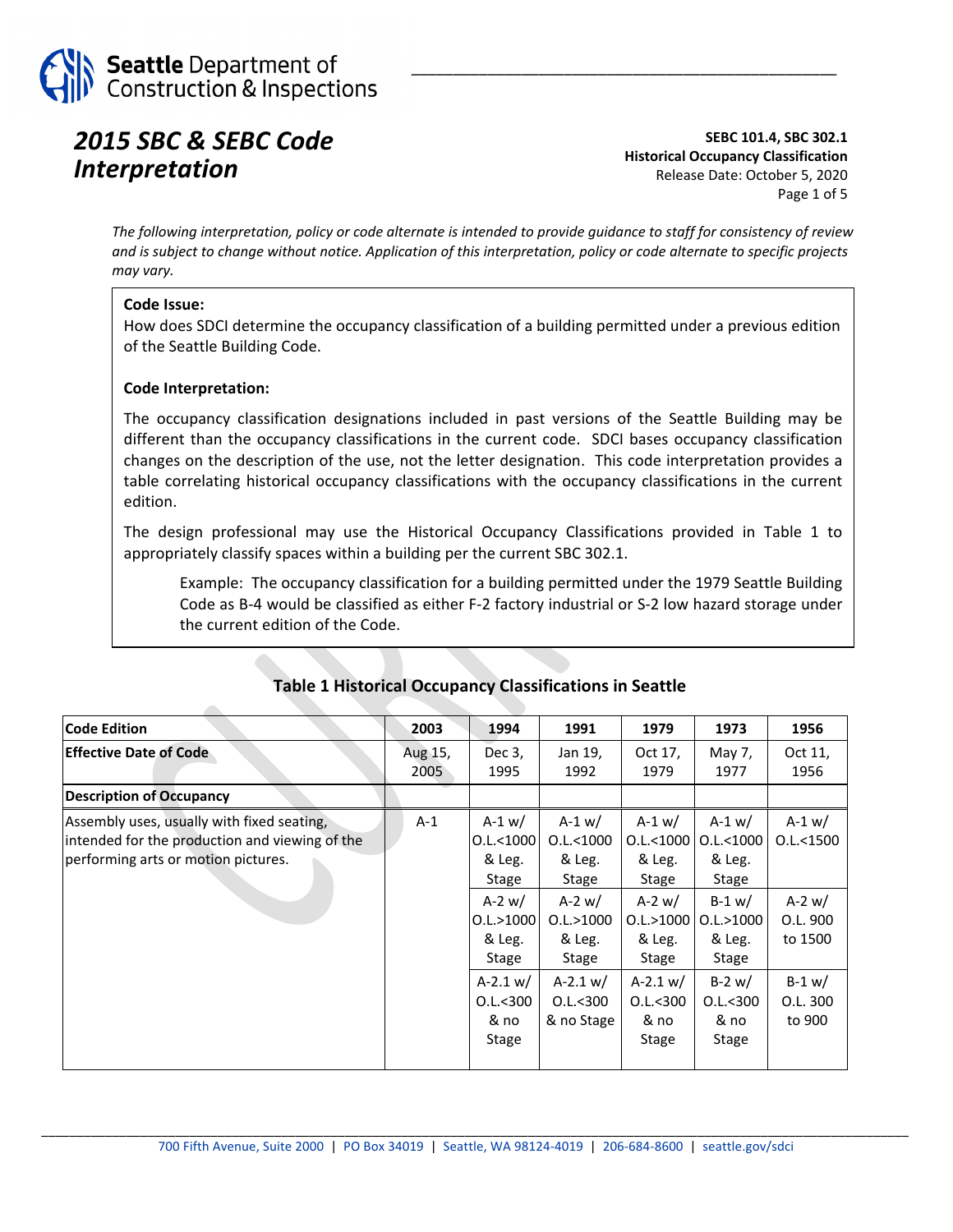

# Seattle Department of<br>Construction & Inspections

| <b>Code Edition</b>                                                                                                                                                                                                         | 2003                                      | 1994                                                        | 1991                                                                | 1979                                      | 1973                                                                                                 | 1956                                                                                               |
|-----------------------------------------------------------------------------------------------------------------------------------------------------------------------------------------------------------------------------|-------------------------------------------|-------------------------------------------------------------|---------------------------------------------------------------------|-------------------------------------------|------------------------------------------------------------------------------------------------------|----------------------------------------------------------------------------------------------------|
| <b>Effective Date of Code</b>                                                                                                                                                                                               | Aug 15,<br>2005                           | Dec 3,<br>1995                                              | Jan 19,<br>1992                                                     | Oct 17,<br>1979                           | May 7,<br>1977                                                                                       | Oct 11,<br>1956                                                                                    |
| <b>Description of Occupancy</b>                                                                                                                                                                                             |                                           |                                                             |                                                                     |                                           |                                                                                                      |                                                                                                    |
|                                                                                                                                                                                                                             |                                           | A-3 $w/$<br>0.1 > 300<br>& no<br>Stage                      | A-3 $w/$<br>$0.1 > 300$ &<br>no<br>Stage                            | A-3 $w/$<br>0.1 > 300<br>& no<br>Stage    | $B-3 w/$<br>0.1 > 300<br>& no<br><b>Stage</b>                                                        | $B-2 w/$<br>0.L. > 300                                                                             |
| Assembly uses intended for food and/or drink<br>consumption.                                                                                                                                                                | $A-2$                                     | $A-1, A-2,$<br>A-2.1 or<br>A-3 $w/$<br>O.L.'s as<br>above   | $A-1, A-2,$<br>A-2.1 or A-3 A-2.1 or A-<br>w/<br>O.L.'s as<br>above | $A-1, A-2,$<br>3 w/<br>O.L.'s as<br>above | $A-1, B-1,$<br>B-2 or B-3<br>$w/$ O.L.'s<br>as above<br>(Except<br>drink/dine<br>$>100$ is<br>$F-2)$ | $A-1, A-2,$<br>B-1 or B-2<br>$w/$ O.L.'s<br>as above<br>(Except<br>Restaurant<br>>300 is<br>$F-2)$ |
| "Specialty Food Store" as it used to be referred to<br>in the Land Use Code (with seating area)                                                                                                                             | $A-2$<br>restaurant,<br>B-2 when<br>$>50$ | A-3 or M<br>dependin<br>g<br>on O.L.                        | A-3 or B-2<br>depending<br>on O.L.                                  |                                           |                                                                                                      |                                                                                                    |
| Assembly uses intended for worship, recreation<br>or amusement and other assembly uses not<br>classified elsewhere in Group A.                                                                                              | $A-3$                                     | $A-1, A-2,$<br>$A-2.1$ or<br>$A-3 w/$<br>O.L.'s as<br>above | $A-1, A-2,$<br>A-2.1 or A-3 A-2.1 or A-<br>w/<br>O.L.'s as<br>above | $A-1, A-2,$<br>3 w/<br>O.L.'s as<br>above | $A-1, B-1,$<br>B-2 or B-3<br>$w/$ O.L.'s<br>as above                                                 | $A-1, A-2,$<br>B-1 or B-2<br>$w/$ O.L.'s<br>as above                                               |
| Assembly uses intended for viewing of indoor<br>sporting events and activities with spectator<br>seating.                                                                                                                   | $A-4$                                     | $A - 4$                                                     | $A-4$                                                               | $A - 4$                                   | $B-4$                                                                                                | $B-3$                                                                                              |
| Assembly uses intended for participation in or<br>viewing outdoor activities.                                                                                                                                               | $A-5$                                     | $A - 4$                                                     | $A - 4$                                                             | $A - 4$                                   | $B-4$                                                                                                | $B-3$                                                                                              |
| Business Group B occupancy includes, among<br>others, the use of a building or structure, or a<br>portion thereof, for office, professional or service-<br>type transactions, including storage of records<br>and accounts. | B                                         | B                                                           | $B-2$                                                               | $B-2$                                     | $F-2$                                                                                                | G                                                                                                  |
| Educational Group E occupancy includes, among<br>others, the use of a building or structure, or a<br>portion thereof, by six or more persons at any<br>one time for educational purposes through the<br>$12th$ grade.       | E                                         | $E-1$                                                       | $E-1$                                                               | $E-1$                                     | $C-1$                                                                                                | $\mathsf{C}$                                                                                       |
| Educational Group for less than 50 persons<br>through the 12 <sup>th</sup> grade                                                                                                                                            | E                                         | $E-2$                                                       | $E-2$                                                               | $E-2$                                     | $C-2$                                                                                                | C                                                                                                  |

\_\_\_\_\_\_\_\_\_\_\_\_\_\_\_\_\_\_\_\_\_\_\_\_\_\_\_\_\_\_\_\_\_\_\_\_\_\_\_\_\_\_\_\_\_\_\_\_\_\_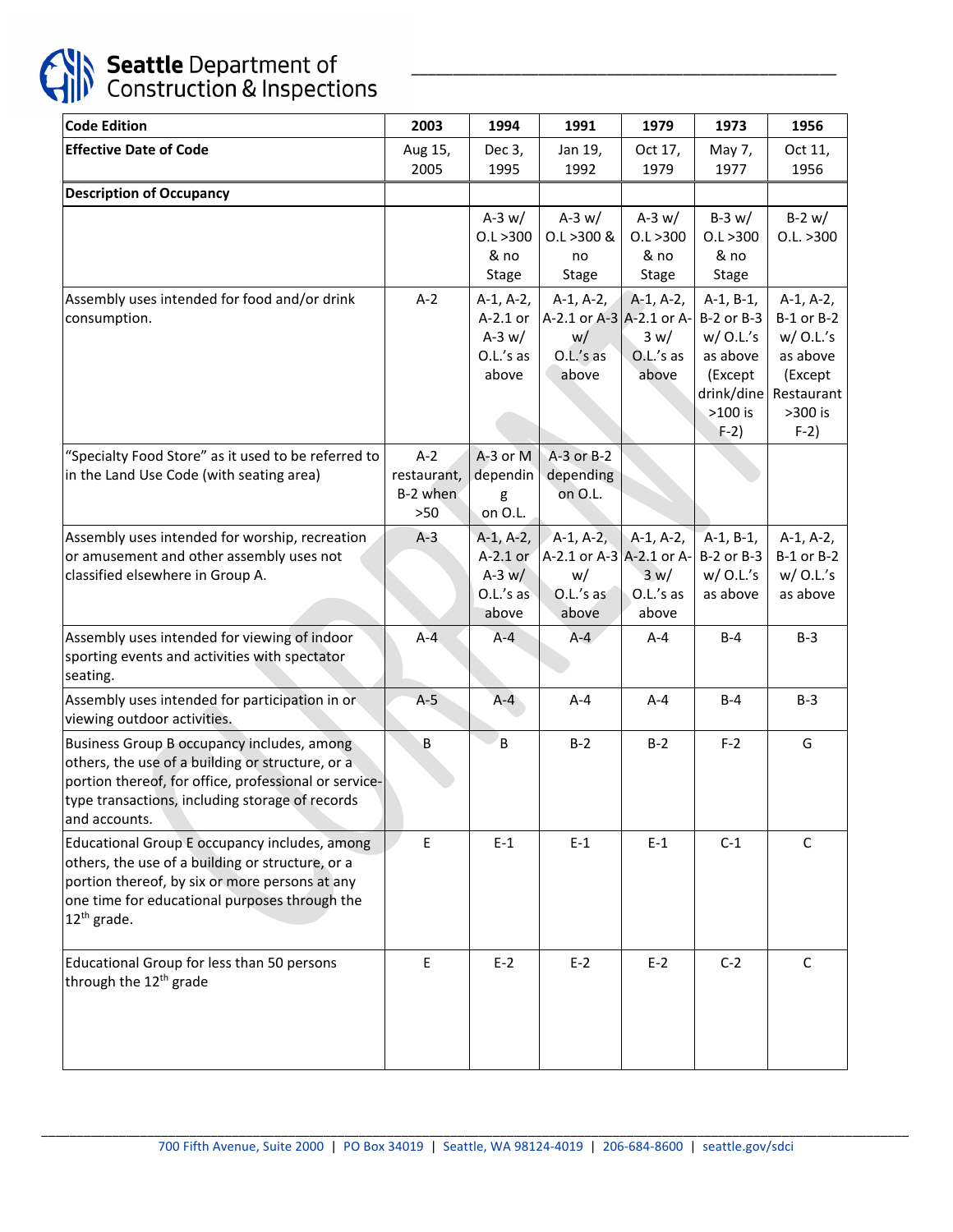

| <b>Code Edition</b>                                                                                                                                                                                                                                                                                                                                                                             | 2003            | 1994                                                            | 1991              | 1979                         | 1973           | 1956            |
|-------------------------------------------------------------------------------------------------------------------------------------------------------------------------------------------------------------------------------------------------------------------------------------------------------------------------------------------------------------------------------------------------|-----------------|-----------------------------------------------------------------|-------------------|------------------------------|----------------|-----------------|
| <b>Effective Date of Code</b>                                                                                                                                                                                                                                                                                                                                                                   | Aug 15,<br>2005 | Dec 3,<br>1995                                                  | Jan 19,<br>1992   | Oct 17,<br>1979              | May 7,<br>1977 | Oct 11,<br>1956 |
| <b>Description of Occupancy</b>                                                                                                                                                                                                                                                                                                                                                                 |                 |                                                                 |                   |                              |                |                 |
| Day care. The use of a building or structure, or<br>portion thereof, for educational, supervision or<br>personal care services for more than five children<br>older than 2 % years of age. (Note: No more than<br>5 children less than 2 1/2 years old.)                                                                                                                                        | E               | $E-3$                                                           | $E-3$             | $E-3$                        | $C-3$          | H               |
| Factory industrial uses which are not classified as<br>Factory Industrial F-2 Low Hazard.                                                                                                                                                                                                                                                                                                       | $F-1$           | $F-1$                                                           | $B-2$             | $B-2$                        | $F-2$          | $F-2$           |
| Woodworking                                                                                                                                                                                                                                                                                                                                                                                     | $F-1$           | $H-2$<br>(when<br>exceeding<br>quantities<br>in Table<br>$3-D)$ | $H-2$<br>>3000 sf | $H-2$<br>>3000 sf            | $E-3$          | $E-3$           |
| Factory industrial uses that involve the fabrication<br>or manufacturing of noncombustible materials<br>which during finishing, packing or processing do<br>not involve a significant fire hazard.                                                                                                                                                                                              | $F-2$           | $F-2$                                                           | $B-4$             | $B-4$                        | G              | G               |
| Buildings and structures which contain materials<br>that present a detonation hazard.                                                                                                                                                                                                                                                                                                           | $H-1$           | $H-1$                                                           | $H-1$             | $H-1$                        | $E-1$          | $E-1$           |
| Buildings and structures which contain materials<br>that present a deflagration hazard or a hazard<br>from accelerated burning.                                                                                                                                                                                                                                                                 | $H-2$           | $H-2$                                                           | $H-2$             | $H-2$                        | $E-2$          | $E-2$           |
| Buildings and structures that contain materials<br>that readily support combustion or present a<br>physical hazard.                                                                                                                                                                                                                                                                             | $H-3$           | $H-3$                                                           | $H-3$             |                              |                |                 |
| Buildings and structures which contain materials<br>that are health hazards.                                                                                                                                                                                                                                                                                                                    | $H - 4$         | $H-7$                                                           | $H - 7$           |                              |                |                 |
| Semiconductor fabrication facilities and<br>comparable research and development areas in<br>which hazardous production materials (HPM) are<br>used and the aggregate quantity of materials is in<br>excess of those listed in Tables 307.7(1) and<br>$307.7(2)$ .                                                                                                                               | $H-5$           | $H-6$                                                           | $H-6$             |                              |                |                 |
| This occupancy shall include buildings, structures<br>or parts thereof housing more than 16 persons,<br>on a 24-hour basis, who because of age, mental<br>disability or other reasons, live in a supervised<br>residential environment that provides personal<br>care services. The occupants are capable of<br>responding to an emergency situation without<br>physical assistance from staff. | $I-1$           | $I-1.1$                                                         | $I-1$             | $R-1$<br>I-2 more<br>than 20 | $D-3$          | $D-3$           |

\_\_\_\_\_\_\_\_\_\_\_\_\_\_\_\_\_\_\_\_\_\_\_\_\_\_\_\_\_\_\_\_\_\_\_\_\_\_\_\_\_\_\_\_\_\_\_\_\_\_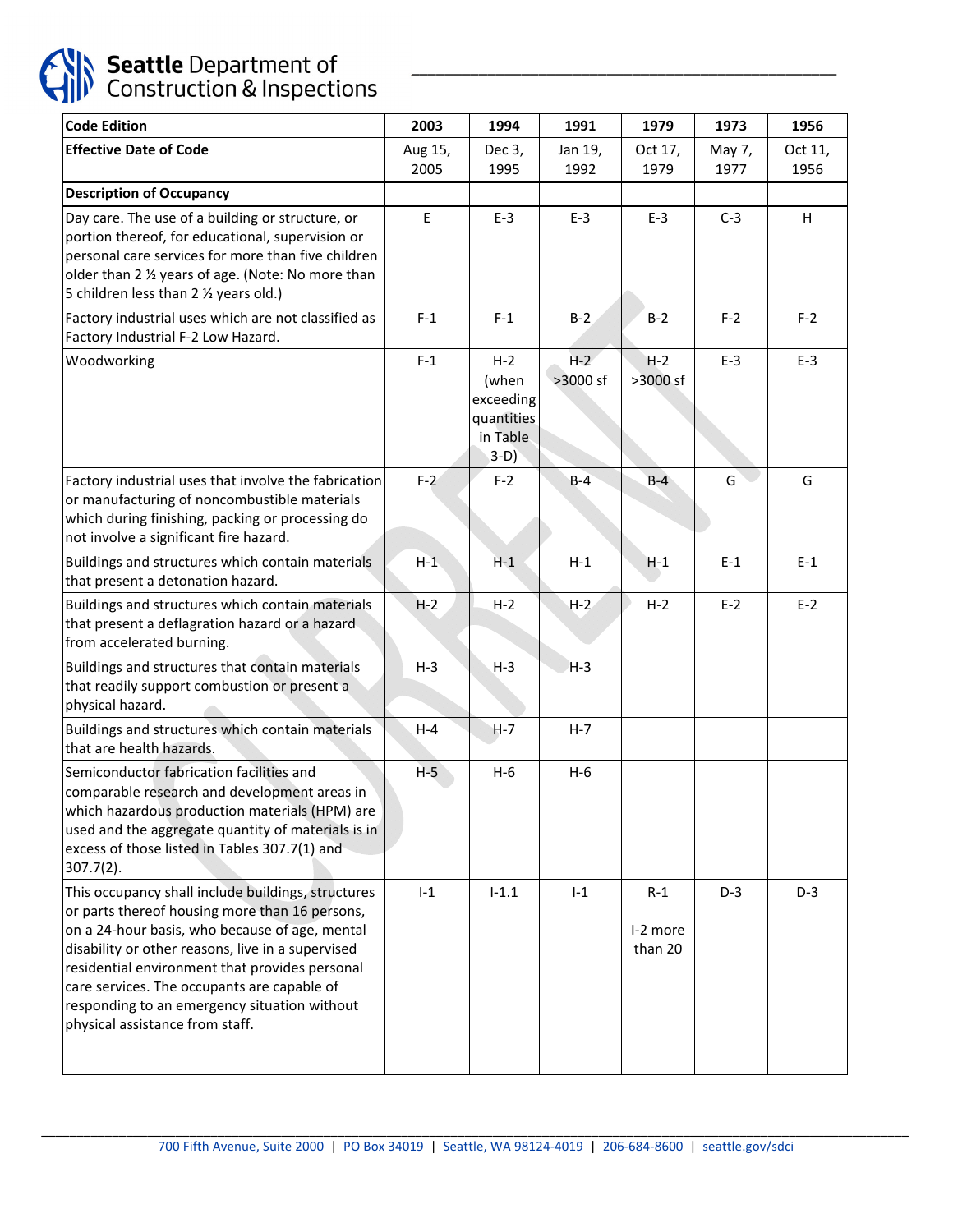

# Seattle Department of<br>Construction & Inspections

| Code Edition                                                                                                                                                                                                                                                                                                                                                            | 2003            | 1994           | 1991            | 1979            | 1973           | 1956            |
|-------------------------------------------------------------------------------------------------------------------------------------------------------------------------------------------------------------------------------------------------------------------------------------------------------------------------------------------------------------------------|-----------------|----------------|-----------------|-----------------|----------------|-----------------|
| <b>Effective Date of Code</b>                                                                                                                                                                                                                                                                                                                                           | Aug 15,<br>2005 | Dec 3,<br>1995 | Jan 19,<br>1992 | Oct 17,<br>1979 | May 7,<br>1977 | Oct 11,<br>1956 |
| <b>Description of Occupancy</b>                                                                                                                                                                                                                                                                                                                                         |                 |                |                 |                 |                |                 |
| This occupancy shall include buildings and<br>structures that are inhabited by more than five<br>persons who are under restraint or security. An I-<br>3 facility is occupied by persons who are generally<br>incapable of self-preservation due to security<br>measures not under the occupants' control.                                                              | $I-3$           | $I-3$          | $I-3$           | $I-3$           | $D-1$          | $D-1$           |
| This group shall include buildings and structures<br>occupied by persons of any age who receive<br>custodial care for less than 24 hours by<br>individuals other than parents or guardians,<br>relatives by blood, marriage or adoption, and in a<br>place other than the home of the person cared<br>for.                                                              | $I - 4$         |                |                 |                 |                |                 |
| Mercantile Group M occupancy includes, among<br>others, buildings and structures or a portion<br>thereof, for the display and sale of merchandise,<br>and involves stocks of goods, wares or<br>merchandise incidental to such purposes and<br>accessible to the public.                                                                                                | M               | $B-2$          | $B-2$           | $B-2$           | $F-2$          | $F-2$           |
| Motor fuel-dispensing facility                                                                                                                                                                                                                                                                                                                                          | M               | $S-3$          | $B-1$           | $B-1$           | $F-1$          | $F-1$           |
| Residential occupancies where the occupants are<br>primarily transient in nature.                                                                                                                                                                                                                                                                                       | $R-1$           | $R-1$          | $R-1$           | $R-1$           | H              | H               |
| Residential occupancies containing sleeping units<br>or more than two dwelling units where the<br>occupants are primarily permanent in nature.                                                                                                                                                                                                                          | $R-2$           | $R-1$          | $R-1$           | $R-1$           | H              | H               |
| Residential occupancies where the occupants are<br>primarily permanent in nature and not classified<br>as R-1, R-2, R-4 or I and where buildings do not<br>contain more than two dwelling units as<br>applicable in Section 101.2, or adult and child<br>care facilities that provide accommodations for<br>five or fewer persons of any age for less than 24<br>hours. | $R-3$           | $R-3$          | $R-3$           | $R-3$           | T              |                 |
| Residential occupancies shall include buildings<br>arranged for occupancy as residential<br>care/assisted living facilities including more than<br>five but not more than 16 occupants, excluding<br>staff.                                                                                                                                                             | $R - 4$         | LC             | $R - 4$         | $R-1$           |                |                 |
| Buildings occupied for storage uses which are not<br>classified as Group S-2.                                                                                                                                                                                                                                                                                           | $S-1$           | $S-1$          | $B-2$           | $B-2$           | $F-2$          | $F-2$           |

\_\_\_\_\_\_\_\_\_\_\_\_\_\_\_\_\_\_\_\_\_\_\_\_\_\_\_\_\_\_\_\_\_\_\_\_\_\_\_\_\_\_\_\_\_\_\_\_\_\_